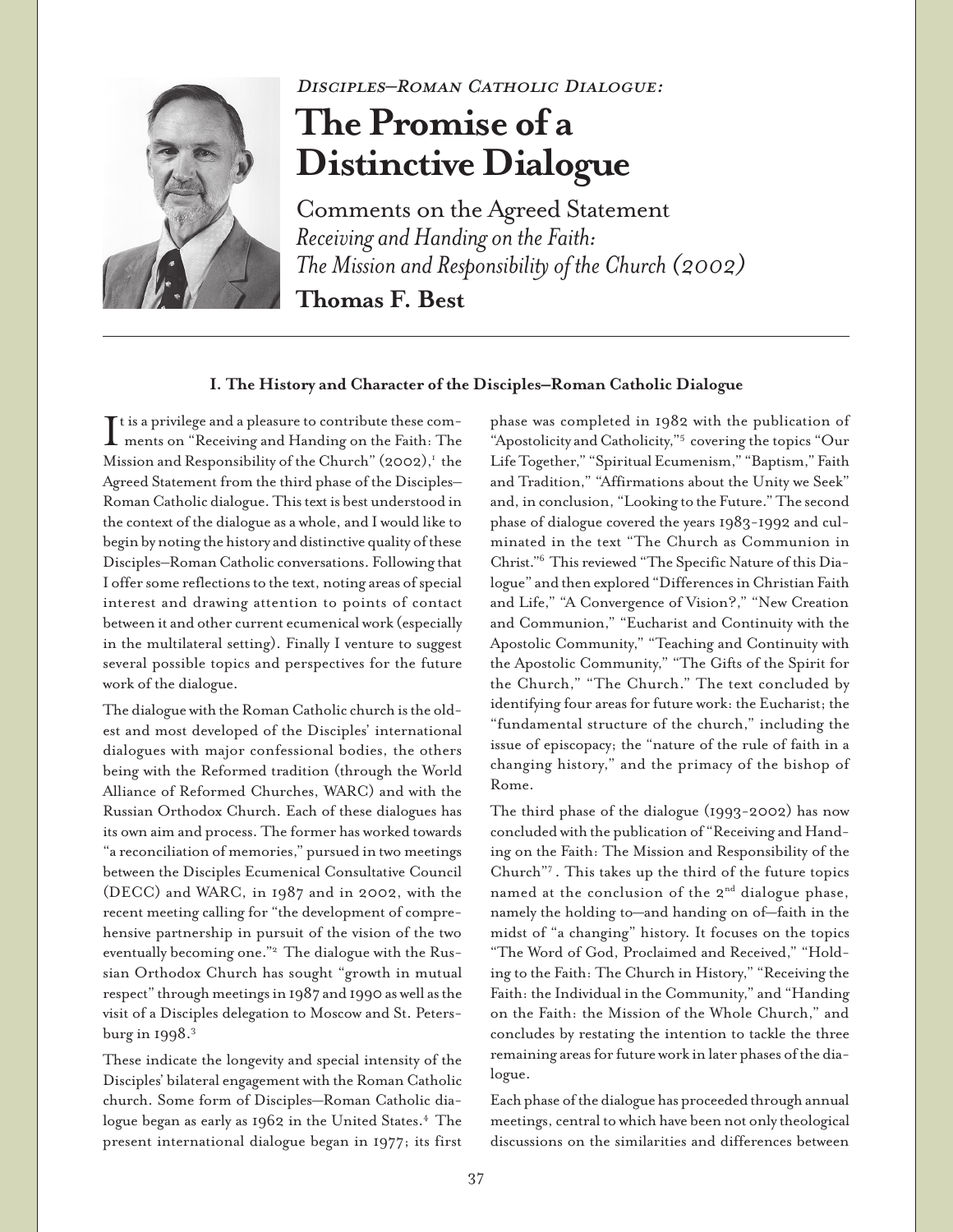the two churches, but also a shared life of fellowship and prayer, as well as encounter with local congregations. One particularity of the dialogue is that the churches concerned do not have a direct experience of division: when the Disciples were in process of formation their concerns were with other Protestant, most particularly Reformed, churches, and issues (whether theological, ecclesiological, or institutional) arising from the Roman Catholic church were not involved. Thus the special "common history" of the two churches, officially speaking and as evidenced by the present dialogue, began within the context of the modern ecumenical movement and has flourished within that context. It has benefited from the common engagement of both churches in multilateral ecumenical projects; the best-known is the development of the convergence text *Baptism, Eucharist and Ministry* by the WCC's Faith and Order Commission—a body in which both churches have provided strong leadership over the years.

Several commentators have referred to the distinctive quality of this international bilateral. The building of mutual understanding, trust and respect, while important for every such dialogue, has perhaps been of special significance for this one. For even if the churches did not have a history of division there were, and are, very considerable differences between then, and some of these on fundamental issues of the faith. There was a need for the churches to learn to know each other, not just as theological and liturgical "systems" but as living faith communities. Thus it is scarcely surprising that the agreed statement from the second phase of the dialogue emphasised the notion of "ethos" (see para. 4-10), understood as "the social, mental, religious and philosophical atmosphere surrounding a group and influencing its way of life."8

The dialogue has been characterised by a steady, patient sharing of each church's faith and practise with the other. The aim, as Jean-Marie Tillard noted, has been not the construction of common theological formulations, but the discovery of existing (and often unexpected) areas of convergence between the two churches<sup>9</sup>—and, I would add, the identification, and clarification, of theological and ecclesiological differences between them. Tillard, whose special affection for this dialogue is well-known, attributed its fruitfulness to the commitment of the churches involved; to its realistic goals, stressing mutual exploration; and to the lack of self-imposed pressure to reach premature or artificial agreement. Speaking informally to the Faith and Order Commission, he said it was precious as one of the few dialogues for which the goal was not unity of these two churches in a formal or structural sense, but the discovery of one another as Christians and

churches, each living out the faith in its own distinctive way, and each with something to teach, and to learn from, the other about faithfulness to the Gospel.

Although the structural unity of these two churches is not the aim of the dialogue, unity has been central to its vision—the unity, that is, of *all* the churches, as a reality already given by God but, due to the division of the churches, not fully manifested in history. "Receiving and Handing on the Faith" begins by noting that at the beginning of the dialogue "the Commission accepted 'as a basic principle of ecumenism that there can be only one Church of God (*unica Ecclesia*) and that this Church already exists'; furthermore it stated, 'We see ourselves as having a communion *in via* . . . Now we have the task of giving external expression to the communion *in via*'" (*Apostolicity and Catholicity*, paras. 52, 57).

Each dialogue develops its own style of working and reporting on its work. This dialogue has proceeded through a demanding series of annual meetings, with no less than 5 for its first phase, and 10 each for phases 2 and 3. I would characterise the agreed statements as balanced, insightful, charitable; they breathe a certain gracious air. They have a habit of being well-written and clear—estimable virtues, by no means automatic in ecumenical texts. The explanatory notes are genuinely helpful (for example, Note 3 to para. 3.9 on the formation of the canon). And all this without skirting difficulties: Fr. William Henn, OFM CAP, began his commentary on "The Church as Communion in Christ" by noting that its authors "cannot be accused or ignoring important differences in believe and practice between their respective communities."10 The style of work in the dialogue as a whole, and the tone of the agreed statements, is well captured in the Introduction to "Receiving and Handing on the Faith." This notes that Disciples and Roman Catholics share a commitment to the Gospel, that they "place a similar emphasis on the Church as communion, and on the sacraments of baptism and eucharist," and that "they share some common beliefs about the nature of the Church." Then it continues:

yet there are also some differences, which reveal themselves in different structures. Perhaps the major query from a Roman Catholic perspective is how Disciples, with an apparent lack of structure and creedal formulations, have handed on the Gospel. For Disciples, on the other hand, the main question is whether the more elaborate hierarchical structure of the Roman Catholic Church, with an apparent emphasis on uniformity, gives people sufficient freedom of conscience in their response to the Gospel. (1.4)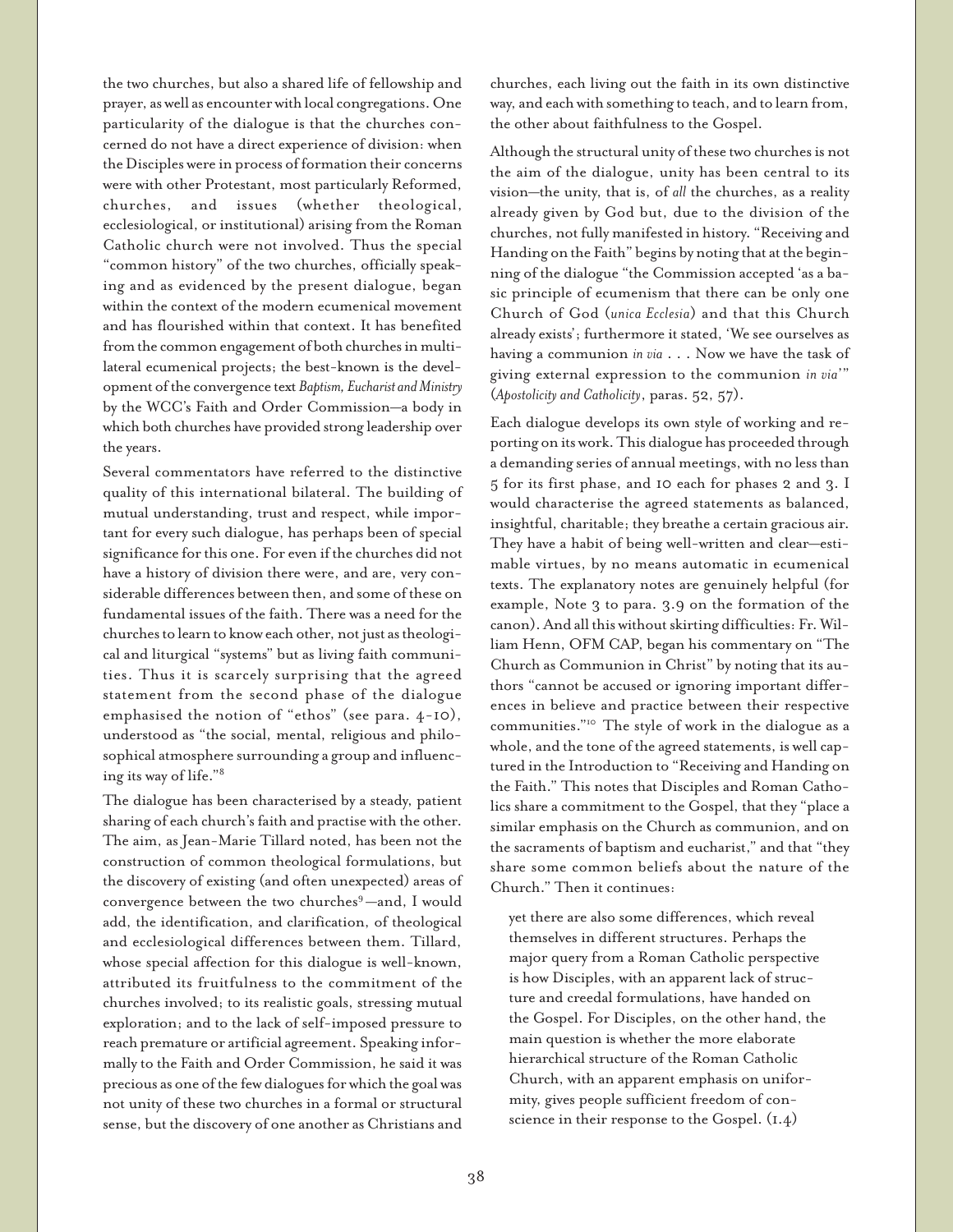I would like to mention in particular one quality of the dialogue which I think is of special importance for other bilateral and multilateral dialogues, and the ecumenical movement as a whole. Just because Disciples and Roman Catholics differ significantly in theology and Christian practice, yet are discovering significant agreement on some central convictions of the faith, the question arises again and again of the relation between the reality of the faith, and the diverse formulations used to express it. Significantly, this issue is mentioned in a well-nuanced way in the section on "Future Work" which concludes "Receiving and Handing on the Faith":

As we have grown to understand each other better, we have also become aware that we often do and say the same things but for different reasons. There is a need to investigate whether there is mutual recognition of the legitimacy of different ways of arriving at the same practices or the same conclusions. We also sometimes do different things to achieve the same purpose, and there is a corresponding need to reflect upon the legitimacy of that.(6.1)

When working towards mutual recognition, when seeking to discern the church in other churches, how do we know when a form of words or practice which differs from ours expresses, in fact, the same understanding of the faith? More troublingly, is it possible that the same form of words or practice in fact expresses, within another confessional or cultural context, a different understanding of the faith? It seems to me that this dialogue is well-placed to address these issues, which are of enormous significance for all the churches as they seek to extend their mutual recognition. We will return to this briefly at the conclusion of these comments.

### **II. "Receiving and Handing on the Faith" — A Creative Ecumenical Contribution**

As noted above, "Receiving and Handing on the Faith" tackles the question of the "nature of the rule of faith in a changing history." It does so by beginning with the Word of God as the record of how the faith was inaugurated (section 2). Significantly, this starts with an affirmation of "The Missionary Nature of the Church" (2.1-2.2), a theme which returns in section 5, "Handing on the Faith: The Mission of the Whole Church," to conclude the body of the document. This *inclusio* strengthens the intention of the document "to renew the vital link between the mission and unity of the Church." (1.7)

A section on "Hearing the Word of God" introduces the notions of proclamation and (at least implicitly) reception, which form underlying themes throughout the rest of the document. Then it explores how the Church throughout history has maintained the faith (section 3), with the formation of the canon (3.1—3.10) and the councils of the ancient church (3.11-3.19) serving in a sense as "case studies" of the process through which the Church may discern how to be faithful to the Gospel in a"particular age and place. A further discussion explores issues of discernment "in every age" (3.20-26). This leads to discussion of reception of the faith as a process experienced by "the Individual in the Community" (section 4), pursued through discussions of the closely-interrelated issues of conscience and freedom (4.2-4.8) and "Teaching with Authority" (4.9-4.16). Section 5 on mission emphasises the themes of "Equipping the Faithful for Evangelisation"(5.1-5.7) and then "Evangelisation by Word and Witness" (5.8-5.13). Section 6 concludes by pointing to future work to be done in the dialogue.

I would like to offer a general comment, and then reflections on three specific aspects of the text. To my mind the creative achievement of this document lies in its treating the question of faith in "a changing history" within the broad context of the life of the church as a whole, stressing that both proclamation and reception—however individual they are as primarily experience—happen within the community of the faithful, guided by the Holy Spirit. What could easily have led to a narrow discussion of inculturation and cultural equivalence (and all the more easily in connection with the theme of mission), becomes a sustained reflection on the nature of the church as a community of the faithful in mission. This enables the text to consider questions of "correct" teaching, individual conscience, and authority not as issues of freedom, control and church structures, but as part of a process belonging to the whole people of God to ensure that the faith which is being handed on, *is* in fact the faith received from the Apostles.

A first more specific comment concerns the relationship between the faith of the individual and that of the Christian community as a whole, and over time. This is discussed in complementary ways in the sections "Conscience, Freedom and Being in Christ" (4.2-4.8) and "Teaching with Authority" (4.9-4.16). The treatment of individual faith and the faith of the church needs, I believe, to be related to baptism, which is the classic point at which this question becomes visible for most believers, and the present text would I think, be further strengthened by reference to recent ecumenical work on baptism. Understandably the document does not delve deeply into baptism, that having been treated in some depth in "Apostolicity and Catholicity" (paras. 22-35). Thus "Receiving and Handing on the Faith" pauses only to affirm that "a believer's Yes to Christ incorporates that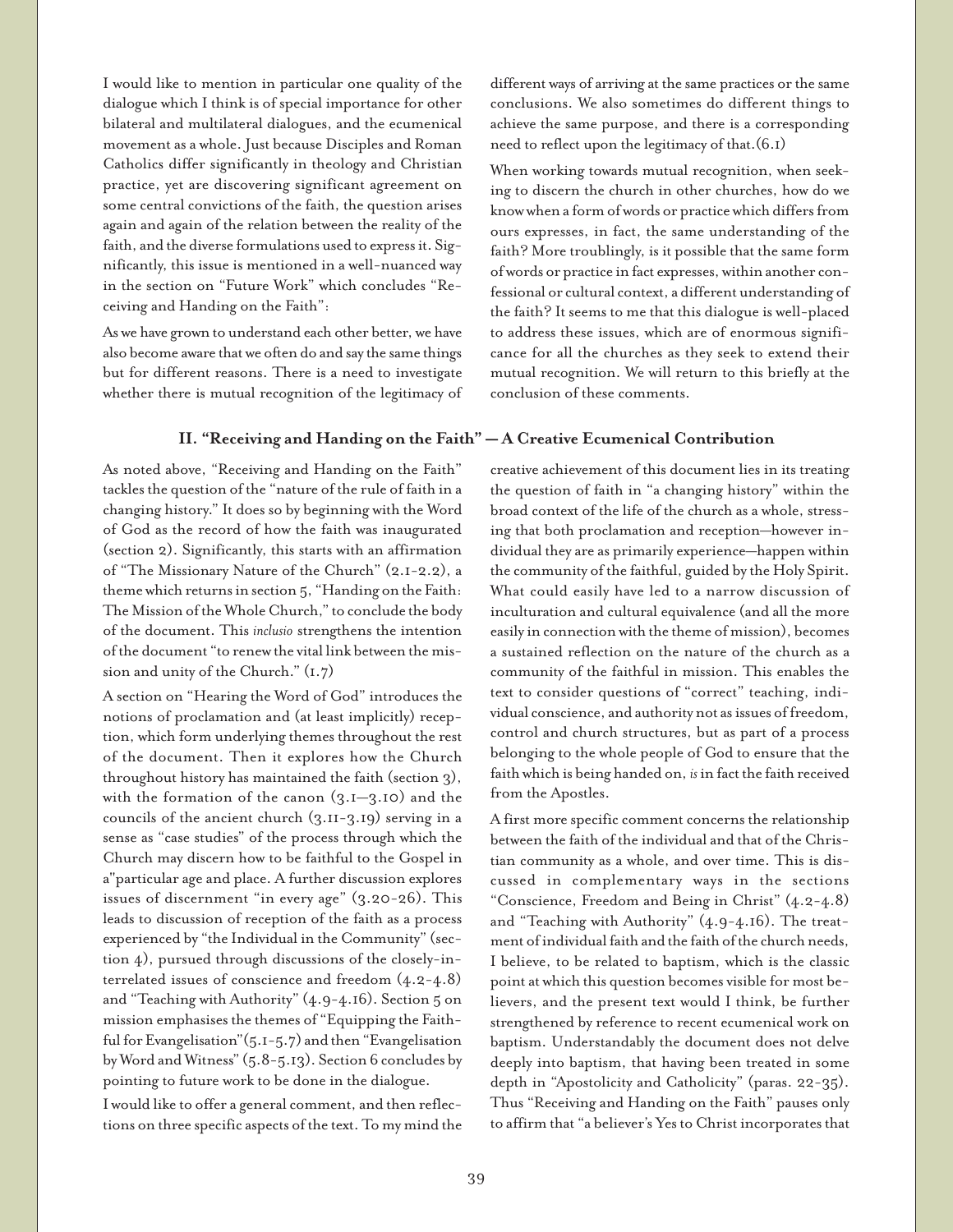person into the Yes of faith spoken by the Church throughout the ages (cf. 2  $Cor I:20$ )" (1.6). This is close to the thought developed in the Faith and Order text-inprogress "One Baptism: Towards Mutual Recognition of Christian Initiation."<sup>11</sup> —a text which, incidentally, learned something from "Apostolicity and Catholicity" and some interaction with that text could be helpful. By placing the once-for-all moment of baptism more clearly within the process of life-long growth into Christ, it seeks to help the churches gain a fresh appreciation of how the faith of the individual grows, however individually it may be experienced, grows within the Christian community and is nurtured and tested there:

As Christians mature, their faith grows into conformity with the faith confessed, celebrated and witnessed to by the Christian community, both locally and worldwide. The believer's faith grows and deepens in the relationship with God in Christ through the Holy Spirit, and that faith finds its fullness in the faith professed by the whole church throughout the ages. Thus, the faith which the believer comes to confess as his or her own is *that* faith and no other. The "we believe" of the Christian community and the "I believe" of personal commitment become one.12

This raises the larger question of how far the dialogue should return to topics already dealt with, in cases where significant developments have occurred either ecumenically, or in the lives of particular churches. An example in this context would be the increasing frequency (for both faith-related and cultural reasons) of adult baptism also in churches which baptise infants. "Apostolicity and Catholicity" is aware of the phenomenon: "Catholics see the fundamental belief of their church regarding baptism as expressed with new clarity in the revised rite for adult baptism, which includes personal confession of faith" (para. 28). But it would be valuable to review that discussion of baptism in light of the 25 years' liturgical and theological experience since "Apostolicity and Catholicity" was published, and relate the churches' recent experience with baptism to the appropriate sections of "Receiving and Handing on the Faith."

A second specific comment relates to the extended discussion of "Councils and the Declaration of the Faith" (3.11-3.19). The common affirmations made in this section are a remarkable example of how Disciples' thinking has grown and developed through our engagement with the ecumenical movement, and not least though the present dialogue. But the text is also helpful in pointing clearly to remaining differences between Disciples and Roman Catholics in this area: for example,

" . . . Disciples are more reluctant than Roman Catholics to provide official teaching on a wide range of matters." $(4.13)$  (That, it has to be said, is putting it mildly indeed.)

There is a great deal to be learned from the acute and perceptive commentary on the present text by Avery Cardinal Dulles S.J.<sup>13</sup> He notes a fundamental issue arising from the agreed statement's treatment of the councils: "the restriction of conciliar authority to the early centuries is a point that calls for more explicit discussion than it receives in the present statement. Has the presence of the Holy Spirit to the Church and its pastors diminished since the first millennium?"14 . The implication seems to be that just as the Holy Spirit's action through the councils is granted (insofar as we accept their authority, however that may be understood), so we need to grant the Holy Spirit's power and freedom to act later on in history. If I read the argument aright, in the context of this discussion that means: to act through the Church and its organ for the discernment of truth, the magisterium.

That is, of course, a very "Roman Catholic" reaction; and my reply is equally a "Disciples" one: Why, indeed, limit the Holy Spirit to the first millennium? That is a question which many of the churches stemming from the Reformation have asked; indeed in many cases they have claimed their own foundation, precisely as a separate ecclesial body, as a work of the Holy Spirit. They least of all would deny the Holy Spirit's activity throughout history; but the question is, where, in what capacity, and with what relation to the existing churches? My point is that if we are to gain urgently-needed clarity on "the way in which the Church can authoritatively proclaim what has become clear only in more recent times,"15 the question of the Holy Spirit's activity will have to be asked in the context not only of the Church, but of the churches in history. And, for that matter, in the context of the ecumenical movement, for many are convinced that that has been one primary *locus* of the Holy Spirit's activity throughout the previous century—including at moments when the ecumenical movement has challenged the churches in their continued separation from one another.

A third more specific comment to the text deals with the Disciples – Roman Catholic "joint understanding that no teaching of the faith can ever be a completely solitary task" (5.2 ). The "teaching of the faith" is then placed within the context of the life of the church, including the role of faithful parents in guiding their children into the faith, formal catechesis and Sunday School instruction, and in seminaries and church-related universities  $(5.2-5.5)$ .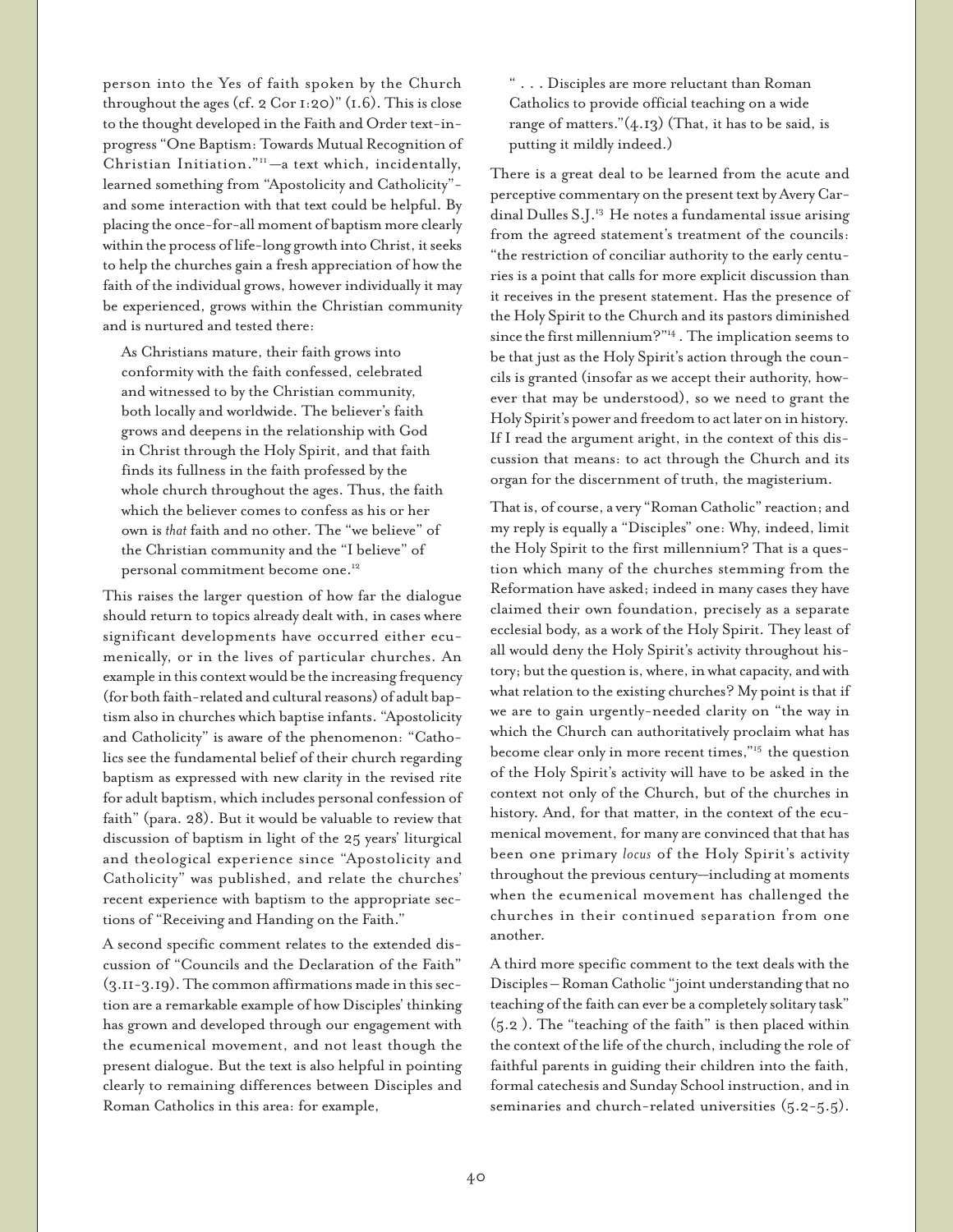Importantly, the role of worship, particularly the Eucharist, as well as the liturgical year are recognised as central to the Church's teaching function.

The discussion of this teaching function should be developed, I believe, in relation to the practise of *ethical reflection*, in order to strengthen the link between faith, witness, and action for the sake of justice and reconciliation in the world. The text is aware of the need to relate these dimensions of the Christian life, acknowledging that the hunger for justice and reconciliation is intrinsic to true evangelisation: "Those who are led to profess the Gospel will also show lives truly turned from concern for self to love of neighbour. Such love today will issue in witness to the cause of justice." $(5.10)$  That is a crucial affirmation. But the discussion could benefit, in my opinion, from the creative multilateral work done in the WCC's "ecclesiology and ethics" study and particularly in "Costly Commitment,"16 the report from a consultation held at Tantur in 1994. Picking up the theme introduced at Roende, Denmark in 1993 of the church as "moral community,"<sup>17</sup> "Costly Commitment" urged the churches to acknowledge ethical reflection and engagement as intrinsic to their witness and mission, indeed to

### **III. The Disciples—Roman Catholic Dialogue: Prospects for the Future**

To summarise, we have suggested in the above discussion some lines for further work: first, to pursue the question of words and meanings, in order to discern more truly when we in fact share a common faith despite different formulations and practises; second, to note the matter of developments in baptismal practise and understanding, and in ecumenical reflection on baptism; third, to address the question of the activity of the Holy Spirit in the Church, and the churches, throughout all of history; and fourth, to respond to the urgency of linking faith, evangelistic witness, and action for justice and reconciliation, through exploring the Church's role in the moral formation of its members.

As already indicated, the dialogue has identified three areas for its further work: the Eucharist, the structure of the Church including the matter of episcopal office, and the primacy of the bishop of Rome. I would like to mention two perspectives which could be helpful as Disciples and Roman Catholics approach these topics together, for their own benefit and that of the ecumenical movement as a whole.

First, in the work on Eucharist it will be important to clarify *the relation of the Eucharist to baptism*. This could be of considerable help to the on-going multilateral work on baptism,<sup>21</sup> which is not far developed in this regard. Furthermore it would help everyone, I am convinced, if a clear and convincing description could finally be given of their very identity. Further, it challenged the churches to *common* ethical reflection and, where possible, action as the most faithful expression of the mission of the one Church of God.<sup>18</sup>

But responsible ethical reflection and engagement are not matters for the structures and hierarchies of the churches alone, but for the *whole* people of God, and for this the task of the Church in *moral formation –* the inculcating of a pattern of life based on reflection on ethical issues in light of the Gospel –is essential. Furthermore, this moral formation takes place not only through the formal teaching activity of the church, but through its whole life of worship, fellowship, and witness, and in its own life as an institution within history:<sup>19</sup> "Practices, structures and roles (like moral exemplars and like catechesis) are morally potent."20 And this implies the possibility of *mal*formation, when the life of the Church as an institution within history is distorted by the sinfulness of its members. In short: it is crucial to hold together faith, evangelistic witness, and action on behalf of justice and reconciliation; and the Agreed Statement could be strengthened through engagement with recent ecumenical reflection on ecclesiology and ethics.

the precise difference between baptism and the Eucharist, such that some churches which mutually recognise one another's baptisms are unable to meet together at the Lord's Table. I freely confess to a blind spot here: which of the restrictive arguments about sacramental office and succession currently applied to the Eucharist, could not also be applied to baptism? And why is it that – thanks be to God!—they are not so applied? Could the suggestion of the Churches of Christ in Great Britain and Ireland in 1954 be helpful here, to see the oft-repeated Eucharist as in some sense the "eschatological repetition" of the oncefor-all act of baptism?22

Second, the work on the structure of the Church and the bishop of Rome must inevitably raise the question of *the meaning of the unity we are given in relation to the unity we seek*. So far the dialogue between these two distinct churches has located itself within the overall unity of the Church, as given by God. But will it not eventually be necessary to ask: What visible shape may – or *must*? – this unity take? Or, to put it most sharply: is a particular organisational form of the church an intrinsic part of Christian revelation? The trust built within this dialogue could enable work on *structures and forms* of unity that would be helpful for the whole ecumenical movement. In this work I would hope that the self-understanding and experience of Disciples as a *uniting* church<sup>23</sup> would be prominent, perhaps more explicitly so than it has been in the dialogue so far.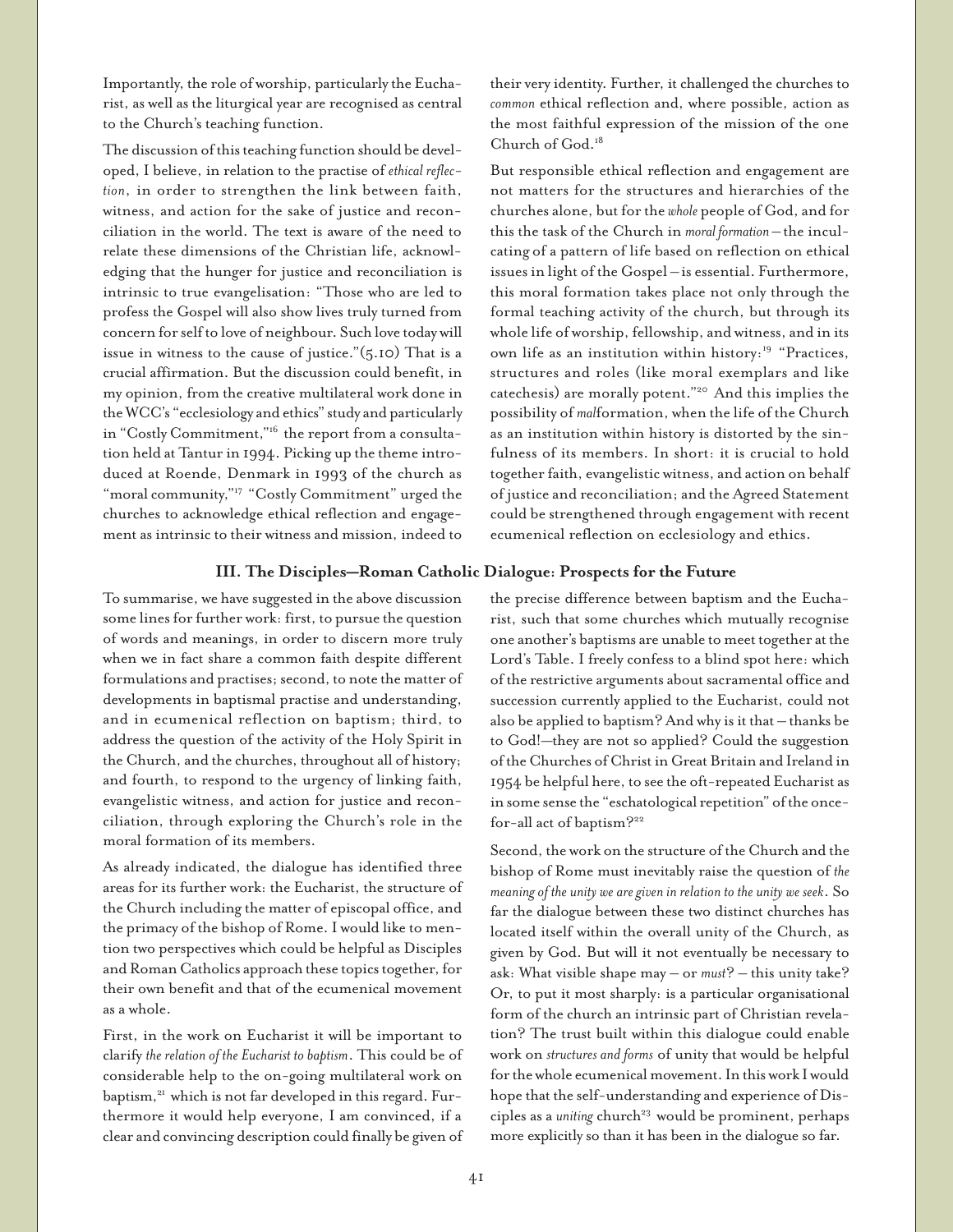Allow me to close with a related but more general, and more personal, comment. We are all familiar with the phenomenon whereby clear statements of one or another church's self-understanding, may be heard by other churches in a negative way, or as posing obstacles to ecumenical progress. My own conviction is that clarity is essential for genuine ecumenical progress, but it works best within a community of conversation where there is a shared understanding, or at least common exploration, of the possible *visible forms* which unity might take, and how legitimate diversities would be honoured within that unity. The absence of such an understanding invites us, when faced by perceived challenges, to fall back into

unhelpful stereotypes. Perhaps "communion" ecclesiology, for all its benefits to the ecumenical movement, has encouraged a certain neglect of questions of structure and form. Here we would be helped, I believe, by a renewal of the old discussion of "models of unity," in this context particularly of organic union and the communion of communions.<sup>24</sup>

Rev. Dr. Thomas F. Best is an Executive Secretary of the Faith and Order Commission, World Council of Churches. He is seconded to this position by the Christian Church (Disciples of Christ).

**Notes**

————————————————

- 1 "Receiving and Handing on the Faith: The Mission and Responsibility of the Church" (1993- 2002), Agreed Statement from the third phase of the Disciples–Roman Catholic Dialogue, in *Mid-Steam*, vol. 41, no. 4, October, 2002, pp. 51-77.
- 2 David M. Thompson, "Disciples-Reformed Dialogue," in *Dictionary of the Ecumenical Movement*, pp. 332-333; Report of the January, 2002 available from the Council on Christian Unity, Christian Church (Disciples of Christ), P. O. Box 1986, Indianapolis, IN 46206, USA; on the internet at *http://www.disciples.org/ccu/ documents/ Disciples-RCC.docmeeting*; and from the World Alliance of Reformed Churches, 150, rte. de Ferney, 1211 Geneva, Switzerland; see also *Towards Closer Fellowship: Report of the Dialogue between Reformed and Disciples of Christ*, Geneva, WARC, 1988; "No Theological Obstacles: Report of the Disciples of Christ – Reformed International Dialogue," in *Mid-Stream*, vol. 27, no. 2, April, 1987, pp. 183- 195; A. P. Sell, ed., *Reformed and Disciples of Christ in Dialogue*, Geneva, WARC, 1985.
- 3 Paul A. Crow, Jr., "Disciples-Russian Orthodox Dialogue," in *Dictionary of the Ecumenical Movement*, p. 334; "Communique on a Visit: Disciples and Russian Orthodox in Dialogue, 1987," in *Mid-Stream*, vol. 27, no. 3, July, 1988, pp. 295-298; Journal of the Moscow Patriarchate, vol. 12, 1987.
- 4 J.-M.R. Tillard, "Disciples–Roman Catholic Dialogue," in *Dictionary of the Ecumenical Movement*, 2nd edition, Nicholas Lossky, José Míguez Bonino, John Pobee, Tom F. Stransky, Geoffrey Wainwright, and Pauline Webb, eds., Geneva, WCC Publications, 2002, pp. 333-334.
- 5 "Apostolicity and Catholicity" (1977-1982), Agreed Statement from the first phase of the Disciples– Roman Catholic Dialogue, in *Mid-Steam*, vol. 41, no. 4, October, 2002, pp. 80-95. See also Basil Meeking, "Review of the Dynamics and Issues in the Previous Five-Year Dialogue," *Mid-Stream*, vol.
- 23, no. 4, October, 1984, pp. 335-345; and R. K. Welsh, "Reflection on the First Five Years: A Disciples of Christ Perspective," *Mid-Stream*, vol. 23, no. 4, October, 1984, pp. 346-350.
- 6 "The Church as Communion in Christ" (1983- 1992), Agreed Statement from the second phase of the Disciples–Roman Catholic Dialogue, in *Mid-Steam*, vol. 41, no. 4, October, 2002, pp. 96-114. See also J.-M. R. Tillard, "The Contribution of the Disciples of Christ / Roman Catholic Dialogue for the Ecclesiology of the Ecumenical Movement," *Mid-Stream*, vol. 31, no. 1, January, 1992, pp. 14-25.
- 7 "Receiving and Handing on the Faith: The Mission and Responsibility of the Church" (1993-2002), Agreed Statement from the Third Phase of the Disciples–Roman Catholic Dialogue, in *Mid-Steam*, vol. 41, no. 4, October, 2002, pp. 51-77. See also Paul A. Crow, Jr., "Presentation of the Agreed Statement," in Mid-Stream, vol. 41, no. 4, October 2002, pp. 1-5.
- 8 "The Church as Communion in Christ," Note 1.
- 9 J.-M.R. Tillard, "Disciples–Roman Catholic Dialogue," in *Dictionary of the Ecumenical Movement*, pp. 333.
- 10 William Henn, OFM CAP, "An Evaluation of 'The Church as Communion in Christ'," in *Information Service of the Pontifical Council for Promoting Christian Unity*, No. 84, 1993/3-4, pp. 170-175.
- 11 "One Baptism: Towards Mutual Recognition of Christian Initiation," FO/2001:24, Faverges, October 2001.
- 12 "One Baptism: Towards Mutual Recognition of Christian Initiation," para.. 48.
- 13 Avery Cardinal Dulles, "'Receiving and Handing on the Faith': Dialogue Between the Catholic Church and the Disciples of Christ, Comment by Avery Cardinal Dulles, S.J.," in *Information Service of*